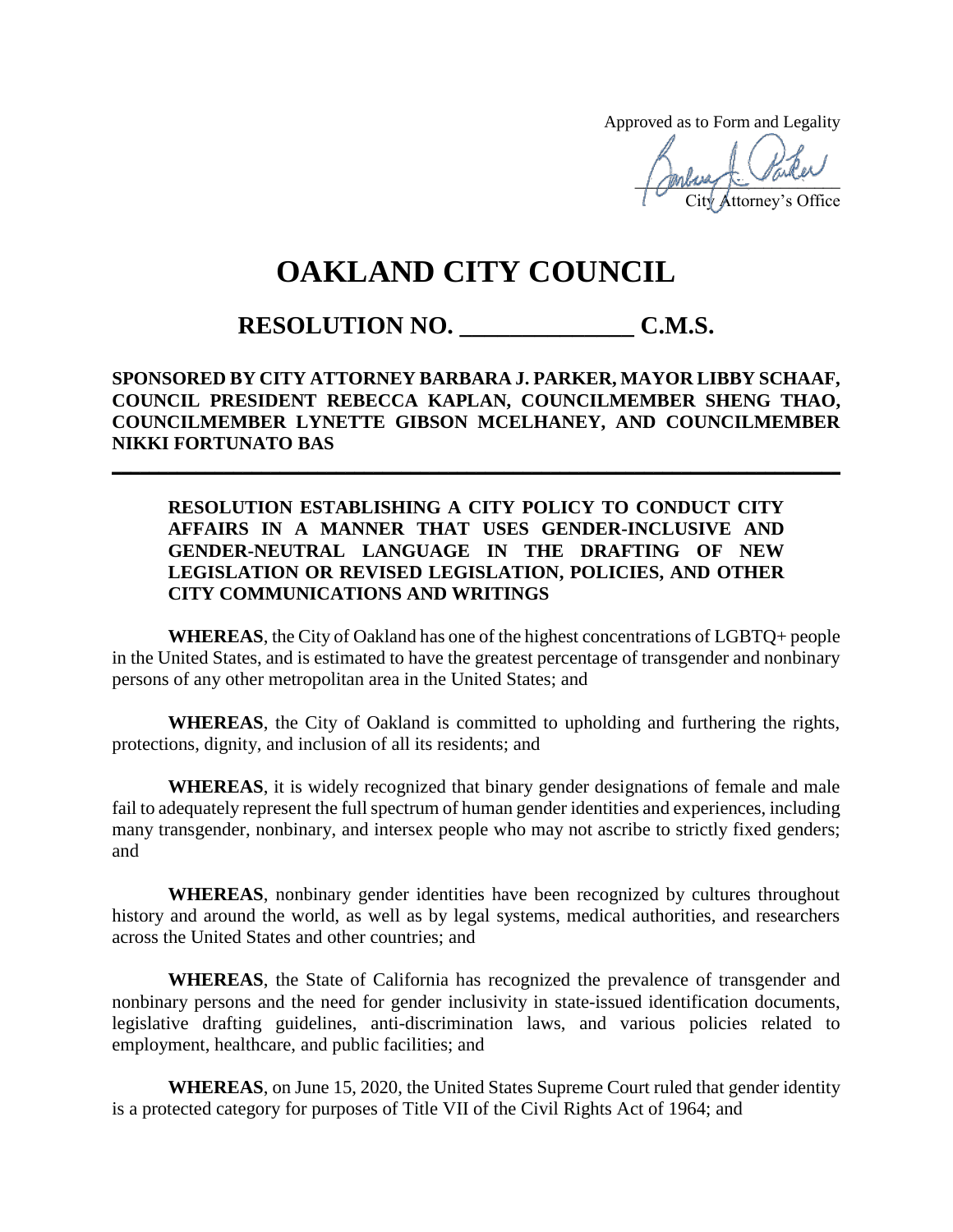**WHEREAS**, although Oakland has laws and policies that prohibit discrimination on the basis of sex and gender identity, certain laws, policies, and other writings continue to use gendered language that is non-inclusive and outdated; and

**WHEREAS**, it is becoming a more widespread and increasingly recommended practice to use gender-neutral and gender-inclusive language in the drafting of legislation, workplace policies, legal, academic, and journalistic writing, and various other means of communication; and

**WHEREAS**, use of the pronouns "he" or "she" for individuals is not inclusive of all persons, including nonbinary and transgender people who may not ascribe to a particular fixed gender, or people who otherwise use different pronouns; and

**WHEREAS**, one grammatical technique to avoid gendered pronouns is to reuse the noun in lieu of a pronoun, using plural forms for both nouns and reference words, and expansion of the word "they" to include its use as a singular pronoun, which is becoming increasingly accepted in writing style guides, such as the "Chicago Manual of Style" and the Associated Press stylebook, and which has been officially acknowledged as proper usage in the Merriam-Webster and Oxford English dictionaries;

**WHEREAS**, the use of "they" as a singular pronoun is inclusive of transgender and nonbinary persons in addition to persons of the male and female genders; and

**WHEREAS**, in 2018, the State of California passed a similar resolution (ACR-260) calling for the use of gender-neutral pronouns and gender-inclusive language in the drafting of all legislation, and for state agencies to engage in similar efforts to use gender-neutral pronouns and avoid the use of gendered pronouns when drafting policies, regulations, and other guidance; and

**WHEREAS**, other cities such as Berkeley have passed legislation regarding the use of gender-neutral language, including an Ordinance replacing all gendered language and gendered pronouns throughout municipal code with non-gendered terminology and the gender-neutral singular pronoun "they/them;" and

**WHEREAS**, the City of Oakland is committed to using language that is inclusive and representative of all its residents; now, therefore, be it

**RESOLVED:** It shall be the policy of the City to conduct City affairs in a manner that uses gender-inclusive language, including non-gendered language and gender-neutral pronouns where appropriate. This policy shall apply in the drafting of

- (1) new or revised policies,
- (2) new or amended legislation, including resolutions, motions, amendments to ordinances and amendments to the City Charter, and
- (3) new or revised communications, and other writings, including but not limited to new emails and letters;

and be it